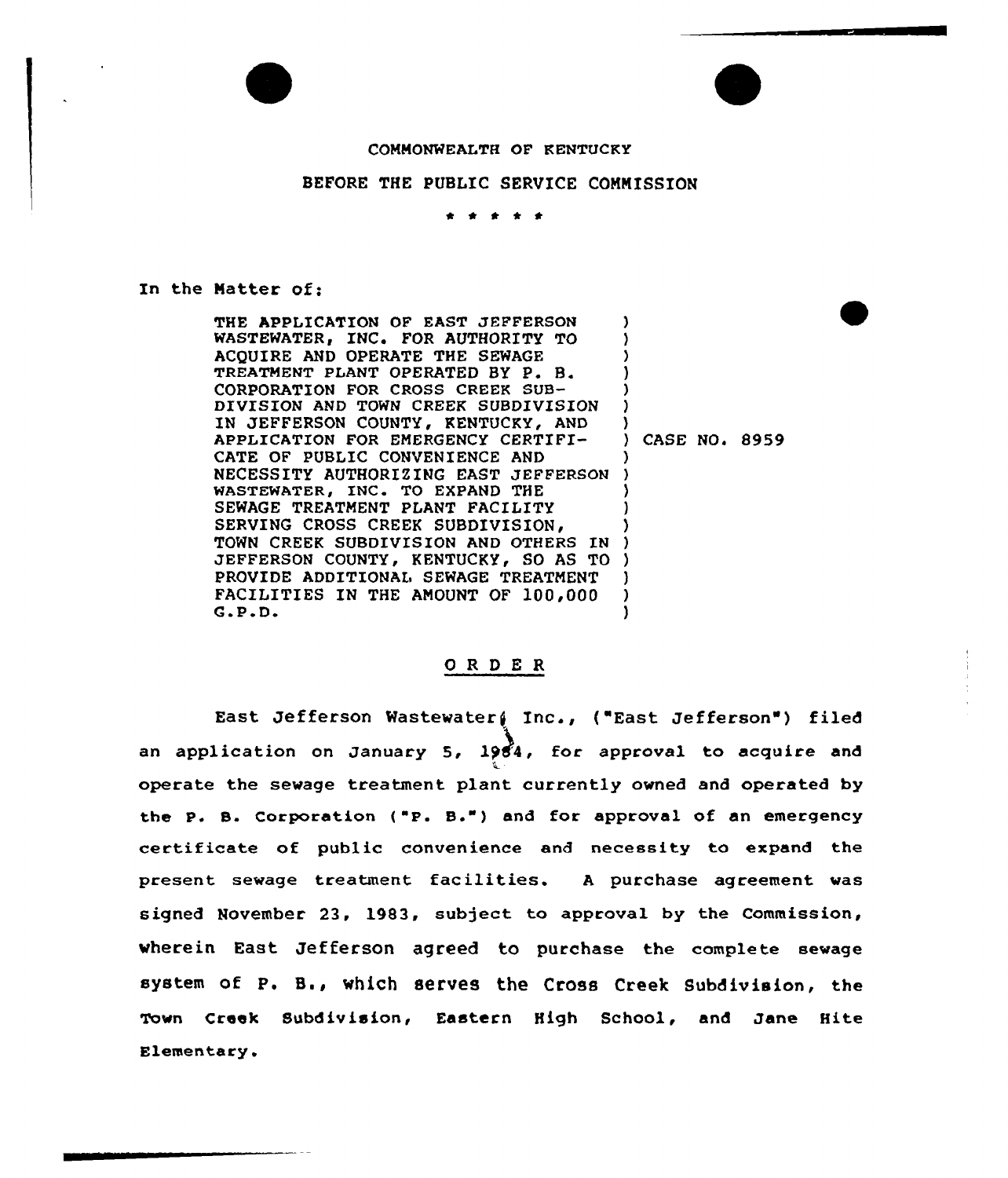

plans and specif ications for the proposed improvements as prepared by Development Planning and Engineering, Inc., ("Engineer") have been approved by the Division of Water of the Natural Resources and Environmental Protection Cabinet.

#### FINDINGS AND ORDERS

The Public Service Commission, after consideration of the application and evidence of record and being advised, is of the opinion and finds that:

l. P. B. desires to sell its sewage treatment system to East Jefferson and East Jefferson desires to purchase the system from P. B.

2. Public convenience and necessity require that the construction proposed in the application and record be performed and that a certificate of public convenience and necessity be granted.

3. The proposed construction includes necessary repairs, improvements and expansion to meet the requirements of the Louisville and Jefferson County Board of Health. The construction is estimated to cost about  $$192,000$ , of which  $$9,625$  will be funded by East Jefferson with the remaining \$182,375 funded by Durst and Moert Development Corporation ("Durst and Moert"), the developer of the Town Creek Subdivision. The facilities funded by Durst and Moert will be contributed to East Jefferson.

4. Any deviations from the construction herein approved which could adversely affect service to any customer should be subject to the prior approval of this Commission.

5. Those facilities funded by Durst and Moert should be accounted for by East Jefferson as contributed property and should

 $-2-$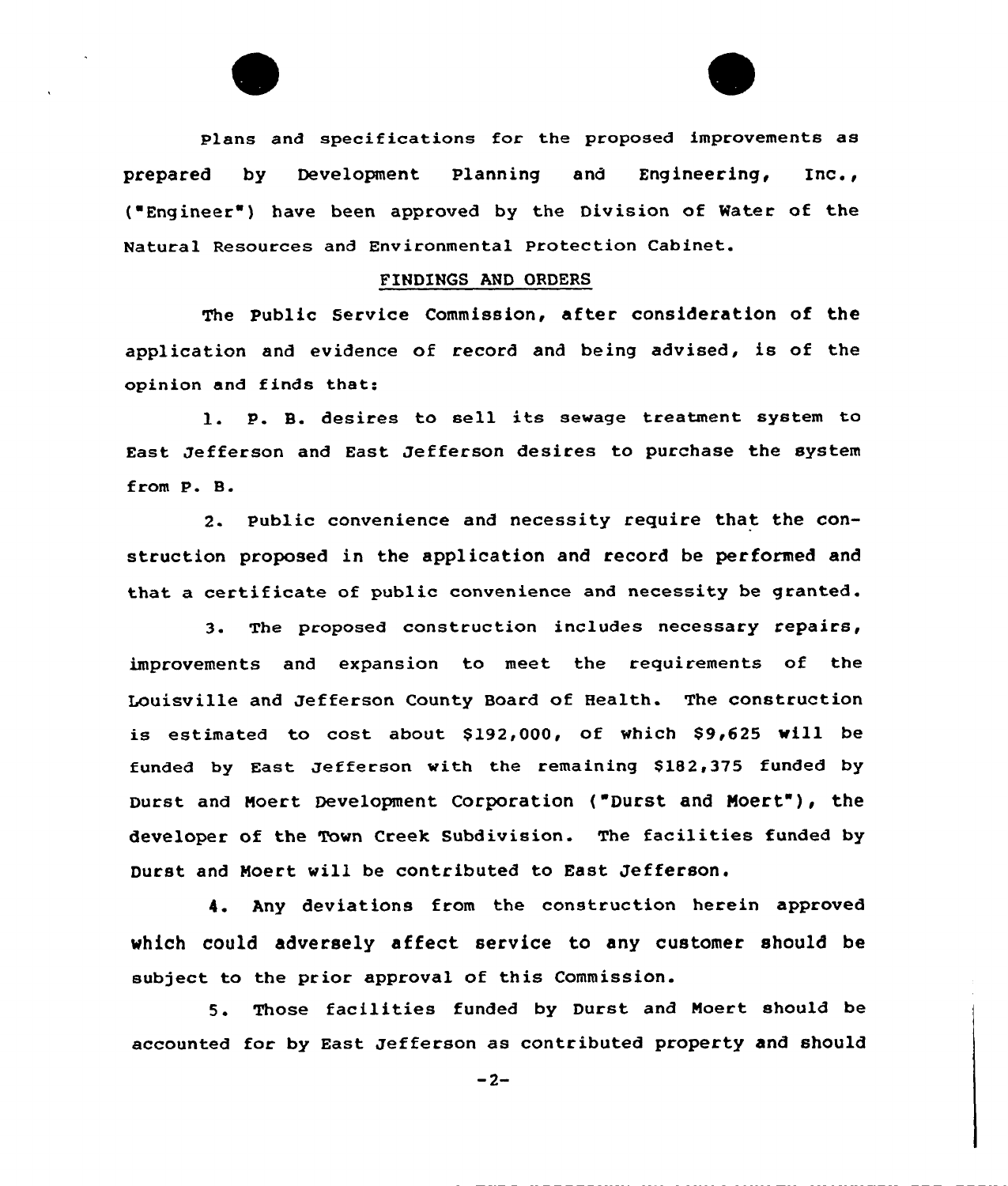be af forded rate-making treatment as such by the Commission in future cases.

6. The transfer should be accounted for in accordance with the utility plant instructions and other requirements of the Uniform System of Accounts for Sewer Utilities prescribed by this Commission.

7. East Jefferson should file with the Commission duly verified documentation which shows the total costs of construction and all other capitalized costs (engineering, legal, administrative, etc.) within 6D days of the date that construction is substantially completed. Said construction costs shall be classified into appropriate plant accounts in accordance with the Uniform System of Accounts for Sever Utilities prescribed by this Commission.

8. East Jefferson's contract with its Engineer should require the provision of construction inspection under the general supervision of a professional engineer with a Kentucky registration in civil or mechanical engineering. The supervision and inspection should insure that the construction work is done in accordance vith the contract plans and specifications and in conformance with the best practices of the construction trades involved in the project.

9. East. Jefferson should require the Engineer to furnish <sup>a</sup> copy of the record plans and a signed statement that the construction has been satisfactorily completed in accordance with the contract plans and specifications within 60 days of the date of substantial completion of this construction.

 $-3-$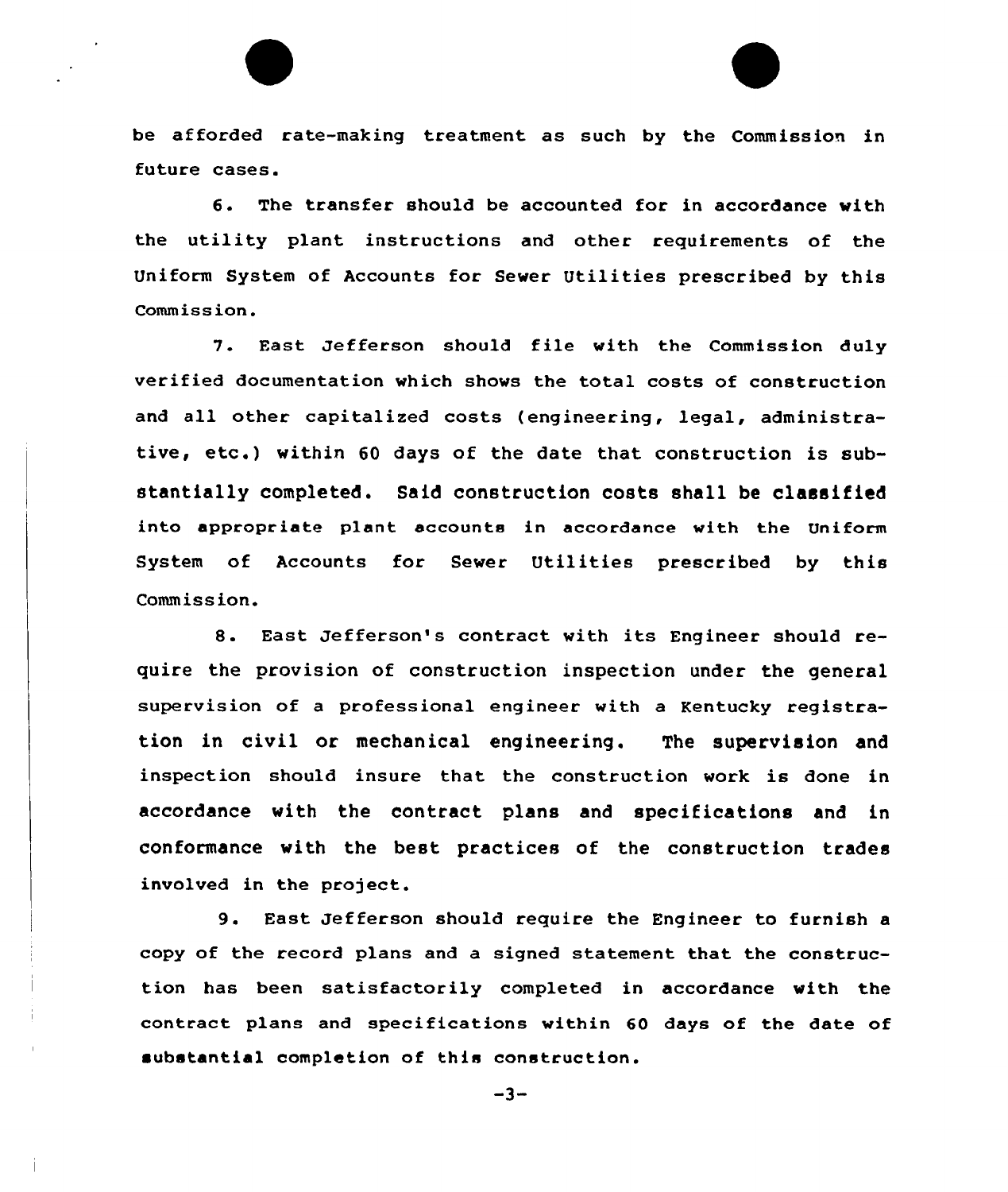

10. East Jefferson should file with the Commission a copy of all contractual agreements for the provision of services or the purchase of services which are subject to the approval of this Commission.

IT Is THEREFoRE QRDERED that the acquisition and transfer of the sewage treatment plant currently owned by P. B. by and to East Jefferson be and it hereby is appraved.

IT IS FURTHER ORDERED that East Jefferson be and it hereby is granted a certificate of public convenience and necessity to proceed with the expansion and improvement projects set forth in the plans and specifications of record herein.

IT IS FURTHER ORDERED that any deviations from the approved construction vhich could adversely affect service to any customer shall be subject to the prior approval of this Commission.

IT Is FURTHER oRDERED that those facilities funded by Durst and Moert shall be accounted for by East Jefferson as contributed property and shall be afforded rate-making treatment as such by the Commission in the future.

IT IS FURTHER ORDERED that East Jefferson shall complete and record the transfer in accordance vith the utility plant instructions and other requirements of the Uniform System of Accounts for sever Utilities prescribed by this Commission.

IT IS FURTHER ORDERED that East Jefferson shall file with the Commission duly verified documentation which shows the total costs of construction herein certificated including all

 $-4-$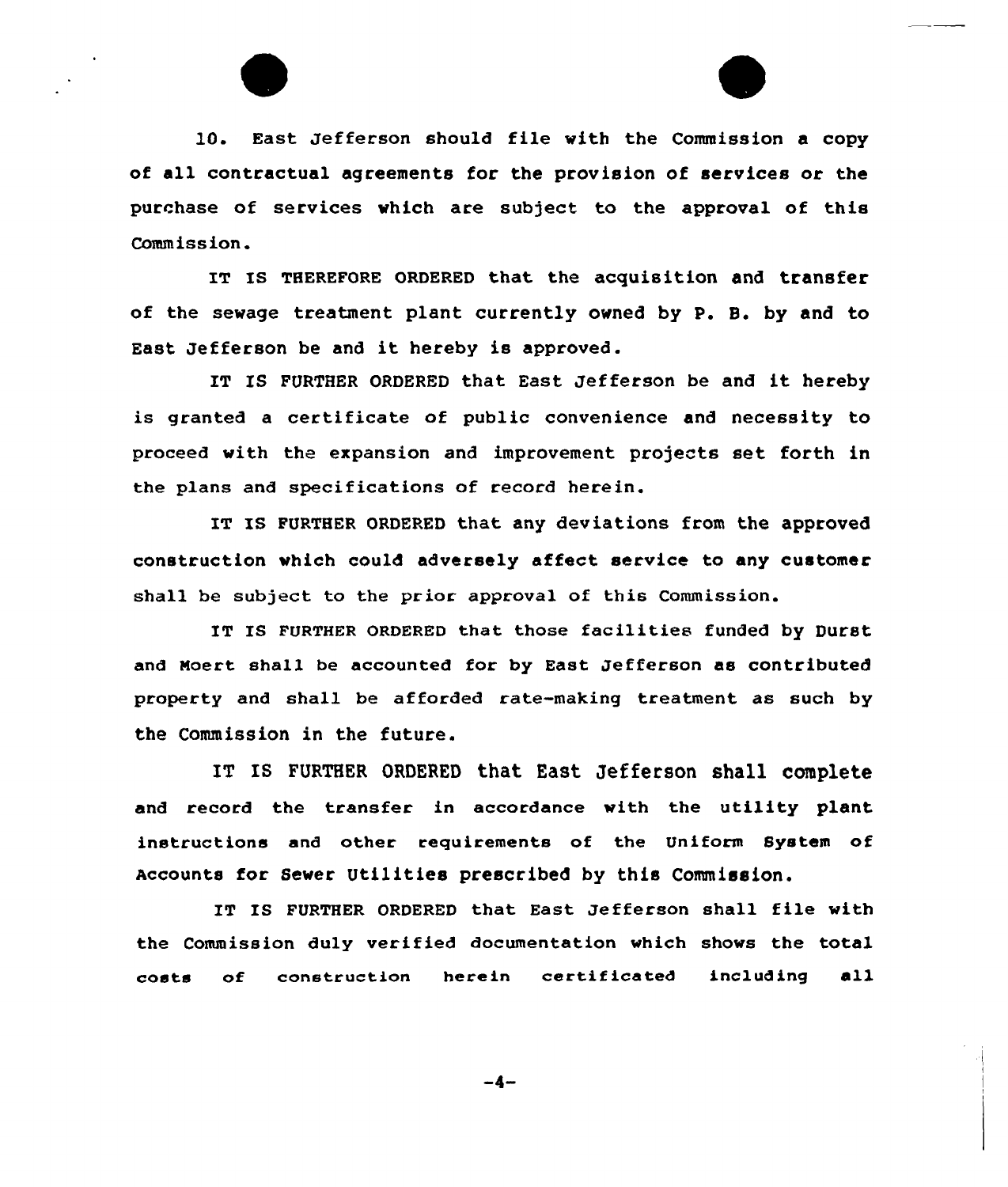

capitalized costs (engineering, legal, administrative, etc.) within 60 days of the date that construction is substantially completed. Said construction costs shall be classified into appropriate plant accounts in accordance with the Uniform System of Accounts for Sewer Utilities prescribed by this Commission.

IT Is FURTHER GRDERED that the contract between East Jefferson and its Engineer shall require the provision of construction inspection under the general supervision of a professional engineer with a Kentucky registration in civil or mechanical engineering. This supervision and inspection shall insure that the construction work is done in accordance with the contract plans and specifications and in conformance with the best practices of the construction trades involved in the project.

IT IS FURTHER ORDERED that East Jefferson shall require the Engineer to furnish to the Commission a copy of the record plans and a signed statement that the construction has been satisfactorily completed and done in accordance with the contract plans and specifications within 60 days of the date of substantial completion of the proposed construction.

IT IS FURTHER ORDERED that East Jefferson shall file with the Commission a copy of all contractual agreements for the provision of services or for the purchase of services which are subject to the approval of this Commission.

Nothing contained herein shall be deemed a warranty of the Commonwealth of Kentucky, or any agency thereof, of the financing herein authorized.

 $-5-$